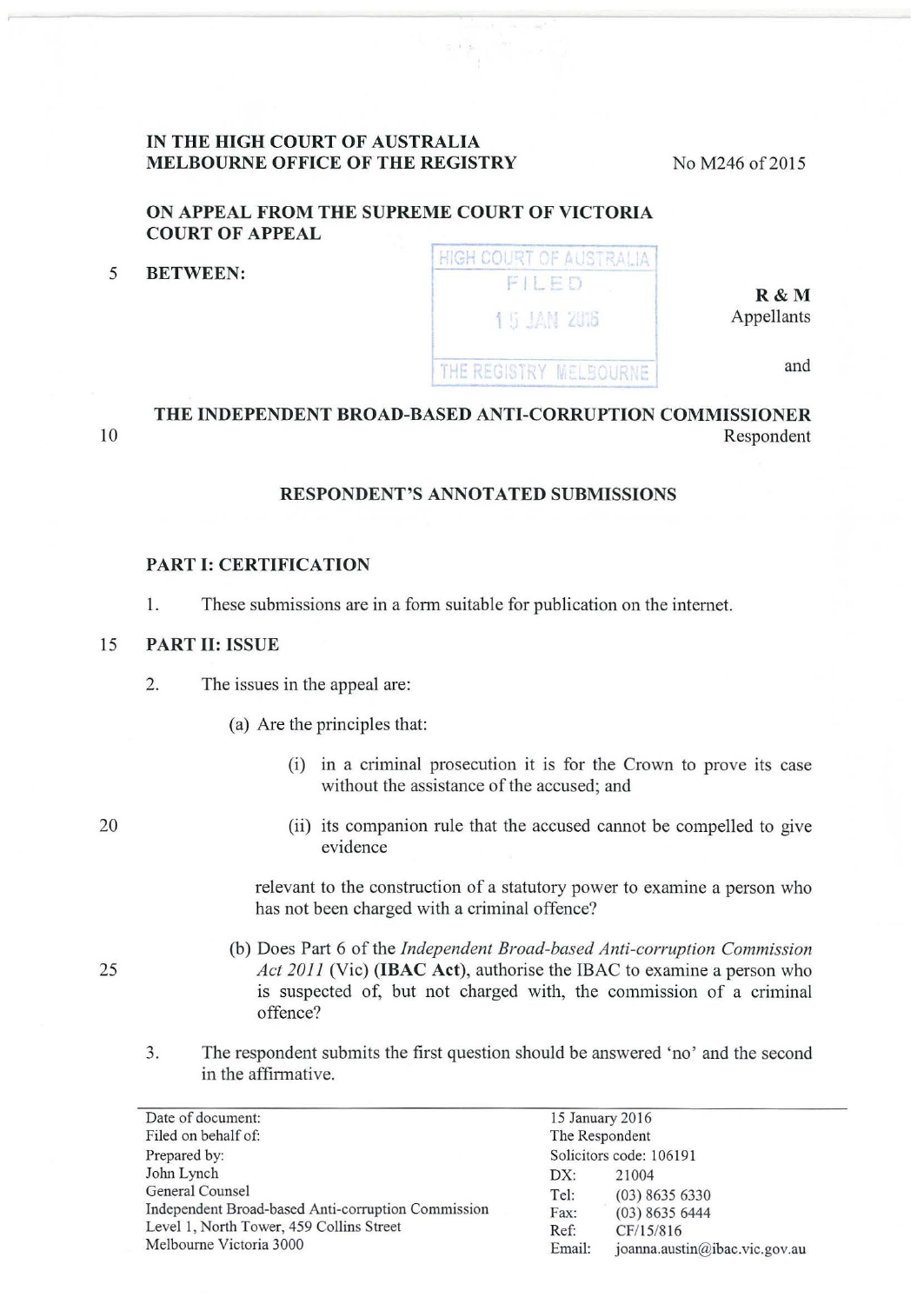## **PART III: SECTION 78B NOTICE**

4. The respondent has considered whether any notice should be given in compliance with s 78B of the *Judiciary Act 1903* (Cth) and considers that no notice is required to be given.

## 5 **PART IV: FACTS**

- 5. The respondent agrees with the facts recited by the appellants but adds the following.
- 10 6. At paragraph 8 of their submissions, the appellants refer to the Notice of Interim Action issued on behalf of the Chief Commissioner of Police. That is not a document of the IBAC. In his Ruling the Commissioner did not accept that criminal charges were inevitable. He concluded that "all that can reasonably be said at this stage is that it is possible that criminal charges against one or more proposed examinees, including one or both applicants, may at some future stage be brought". $\frac{1}{1}$
- 15 7. On 19 March 2015, following a review of the CCTV footage<sup>2</sup>, IBAC was notified of issues concerning the arrest of person  $A<sup>3</sup>$ . The notification involved allegations that the respondent considered would, if proven, amount to serious police misconduct, namely allegations of assault of a vulnerable female recently held in custody there (being person A) and of human rights violations to her.<sup>4</sup>
- 20 25 8. On 20 March 2015, in accordance with s 64(l)(c) of the IBAC Act, the respondent commenced an "own motion" investigation into the alleged conduct in respect of person A, as well as into a number of other incidents of alleged unnecessary and/or excessive use of force at Ballarat Police Station in recent years, amounting to human rights violations and of which IBAC had become aware through complaints previously made by other vulnerable women (being persons B, C and D).<sup>5</sup>
	- 9. On or before 1 April 2015, the respondent, having been satisfied of the matters in s 117(1) of the IBAC Act determined to conduct a series of public examinations.<sup>6</sup>

10. On I April 2015 the respondent issued, and later served, a witness summons to each of the appellants, together with a confidentiality notice pursuant to s 42 of the IBAC Act and a copy of the Preliminary Infonnation and Directions for

**1589** 

 $\mathbf{I}$ Ruling para 22, AB 8-9.

<sup>2</sup>  Described in the affidavit of Robert Sutton sworn 8 May 2015 at paras [17(b)(i)]-[17(b)(ii)], AB 113.

 $\mathfrak z$ Affidavit of Robert Sutton sworn 8 May 2015 at para 17, AB 112-113; Ruling para 7, AB 4.

<sup>4</sup>  Ruling para 7, AB 4.

<sup>5</sup> Ruling para 8, AB 5; Affidavit of Alexis Eddy affirmed 15 April2015 at para 7, AB 69; s 64(1) of the IBAC Act.

G **See "Preliminary information and directions for public examination in Operation Ross'', exhibit "ABE**l" to the affidavit of Alexis Eddy affirmed 15 April2015, AB 71-72; affidavit of Alexis Eddy affirmed 15 April2015 at para 8, AB 69. There are no written reasons for this decision, which has not been challenged by the appellants.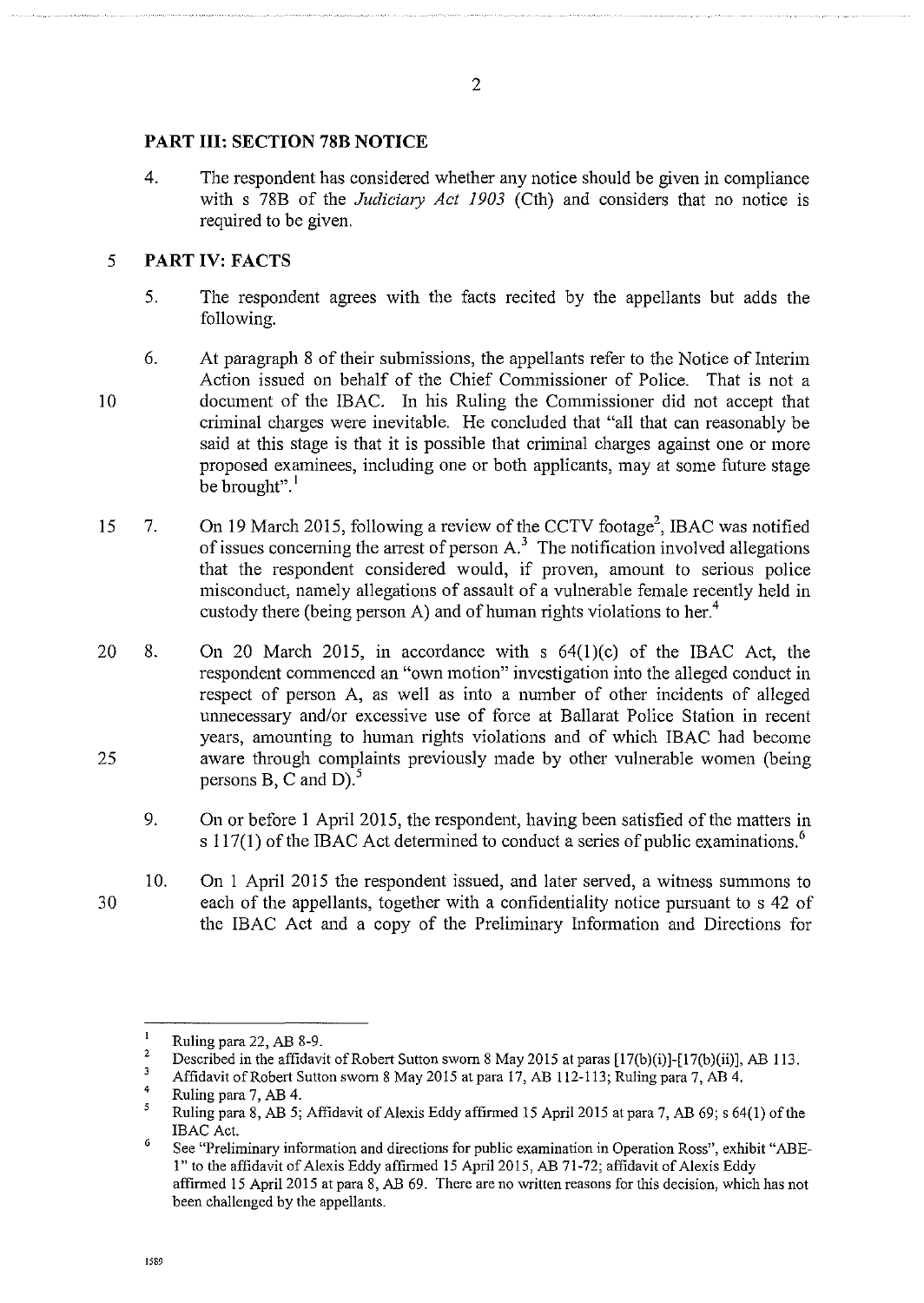Public Examination which sets out the scope and purpose of the public examinations,<sup>7</sup> namely to investigate into:

- (a) Allegations of serious police persmmel misconduct (within the meaning of the IBAC Act) on account of alleged unnecessary and/or excessive use of force towards certain vulnerable persons at Ballarat Police Station.
- (b) Whether any human rights have been violated by any such alleged conduct.
- (c) The sufficiency and appropriateness of internal reporting by Victoria Police members involved in or associated with such alleged conduct.
- (d) The handling by Victoria Police of complaints made by such persons concerning such alleged conduct. 8
- 15 II. On 10 and 12 April 2015 the appellants made submissions, inter alia, that they should not be examined or should not be examined in public. The first appellant made submissions that he should not be examined at all. Further alternative orders were sought including non-publication orders, restrictions upon persons present, and directions pursuant to s 42 of the IBAC Act prohibiting the disclosure of their identity.
	- 12. The respondent detennined not to reverse or alter his decision to examine the appellants, and to do so publicly, and gave written reasons.<sup>9</sup> The respondent did not detennine the applications for alternative orders, leaving those applications "to the delegate to deal with at a convenient time."<sup>10</sup>

## **PART V: APPLICABLE STATUTES AND REGULATIONS**

- 13. The relevant statutory provisions are as follows:
	- (a) Sections  $4(1)$  (definition of "corrupt conduct") 5, 15(2)(b) and (6)(e), 42, 44, 60(2), 64(1), 70, 84, 116, 117, 144-148, 159, 162, 165 of the IBAC Act;
	- (b) Section 125 of the *Victoria Police Act 2013* (Vic) **(Victoria Police Act);**
	- (c) Sections 5 and 159 of the *Criminal Procedure Act 2009* (Vic);
	- (d) Section 22(l)(a) of the *Public Prosecutions Act 1994* (Vic); and
	- (e) Part 3.10 of the *Evidence Act 2008* (Vic) **(Evidence Act)** (to the extent that the IBAC Act defines "privilege" by reference to the privileges provided for in Part 3.10 of that Act).

20

5

10

30

<sup>7</sup> Appellants' submissions at para 7; affidavits of the first and second appellant sworn 15 April2015 at para 2, AB 83 and 97.

 $\boldsymbol{S}$ **"Preliminary information and directions for public examination in Operation Ross", exhibit "ABE-I"**  to the affidavit of Alexis Eddy sworn 15 April 2015, AB 71-72. See also Ruling at para 2, AB 2.<br><sup>9</sup> Ruling at paras 30-32, AB 11-12.<br><sup>10</sup> Buling at para 23, AB 12.

Ruling at para 33, AB 12.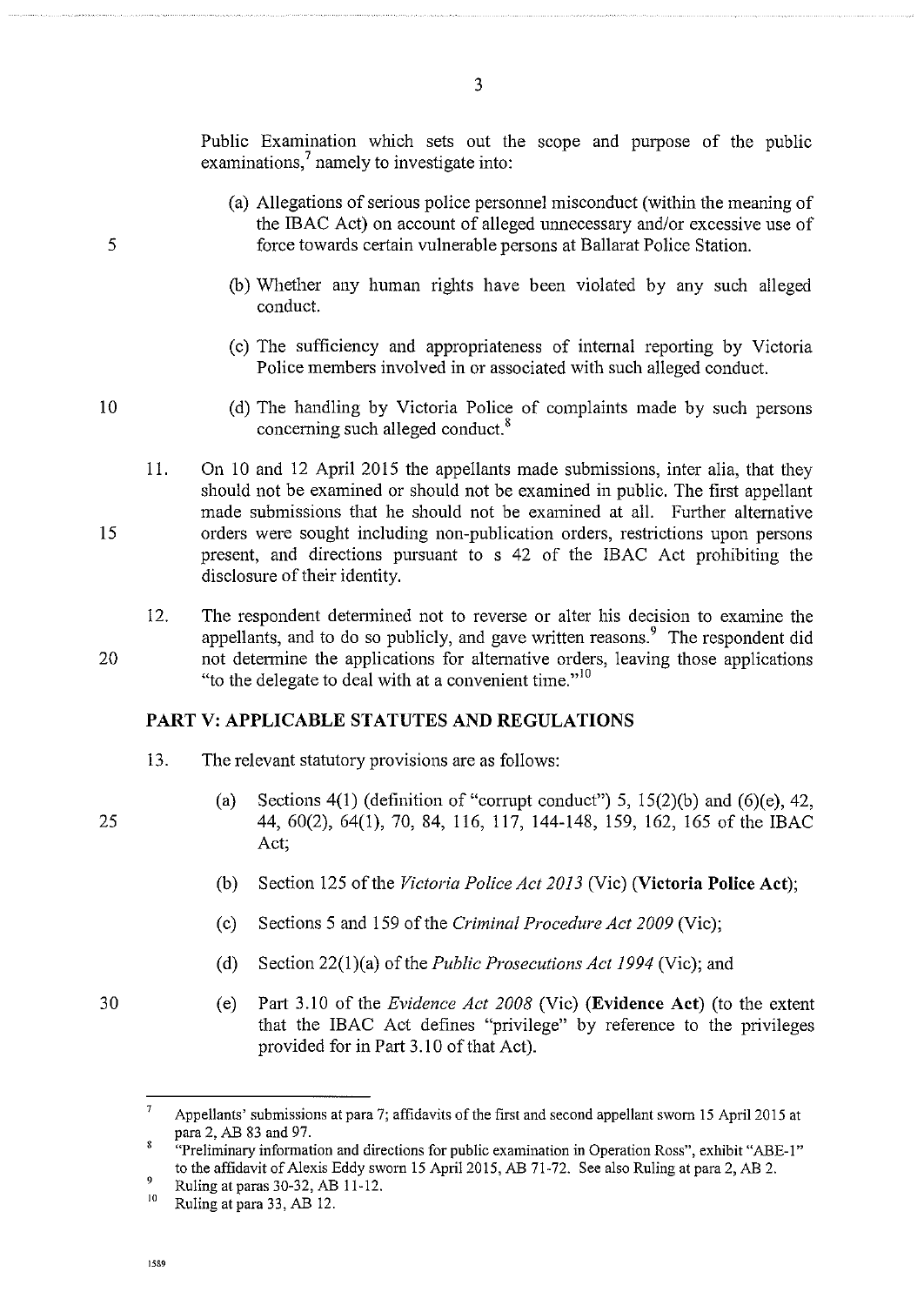## **PART VI: ARGUMENT**

### **Introduction and Summary**

- 5 14. The appellants' submission can be encapsulated in the following proposition: the IBAC Act, and in particular ss 115 and 120, as a matter of construction, do not permit the examination of a person who is "reasonably believed to have committed an offence".<sup>11</sup> Accordingly, so it is said, the appellants are not Accordingly, so it is said, the appellants are not compellable witnesses before the IBAC on the basis that they are the subject of an investigation which involves allegations of criminality. <sup>12</sup>
- 10 15. As is implicit in the appellants' submissions, the argument has no foundation in the text of the IBAC Act. It rests entirely on an implication based on the principle of legality: that, in the absence of a clear statutory provision to the contrary, the Crown is to prove its case, and the companion principle that an accused person is not a compellable witness applies.
- 15 16. The appellants' construction should be rejected because it misstates the relevant tights and interests that arise in respect of a person who has not been charged and which the principle of legality would protect. And, to the extent that rights of persons who are suspected but not charged are protected by the principle of legality, they have clearly been abrogated. In this respect, the appellants' construction:
- 20 (a) is inconsistent with the express provisions, including the express abrogation of the privilege against self-incrimination and s 70 which allows an investigation to continue after charge, and the scheme of the IBAC Act as a whole;
	- (b) creates an exception to the investigation and examination powers that is of uncertain and ambulatory width; and
	- (c) is incompatible with the purpose for which the powers are conferred to investigate and expose corruption and police personnel misconduct with the express conferral of important powers of compulsory examination

### **The "companion rule" and persons charged with an offence**

- 30 17. The appellants seek to extend the reasoning in *X7 v Australian Crime Commission*  $(X7)^{13}$ , which concerned a person being examined after charge, to a person who has not yet been charged.
	- 18. When powers of compulsory investigation are sought to be exercised against a person who has been charged with a criminal offence three principles are engaged: two of them find reflection in the process of construction and one is substantive. The first two are that it is for the Crown to prove its case without the assistance of the accused and its companion rule that the accused cannot be

25

<sup>&</sup>lt;sup>11</sup> Appellants' submissions at paras 8, 27 and 35.<br>
Appellants' submissions at para 32.<br>
<sup>13</sup> (2012) 248 CLB 02 at 126

<sup>(2013) 248</sup> CLR 92 at 136.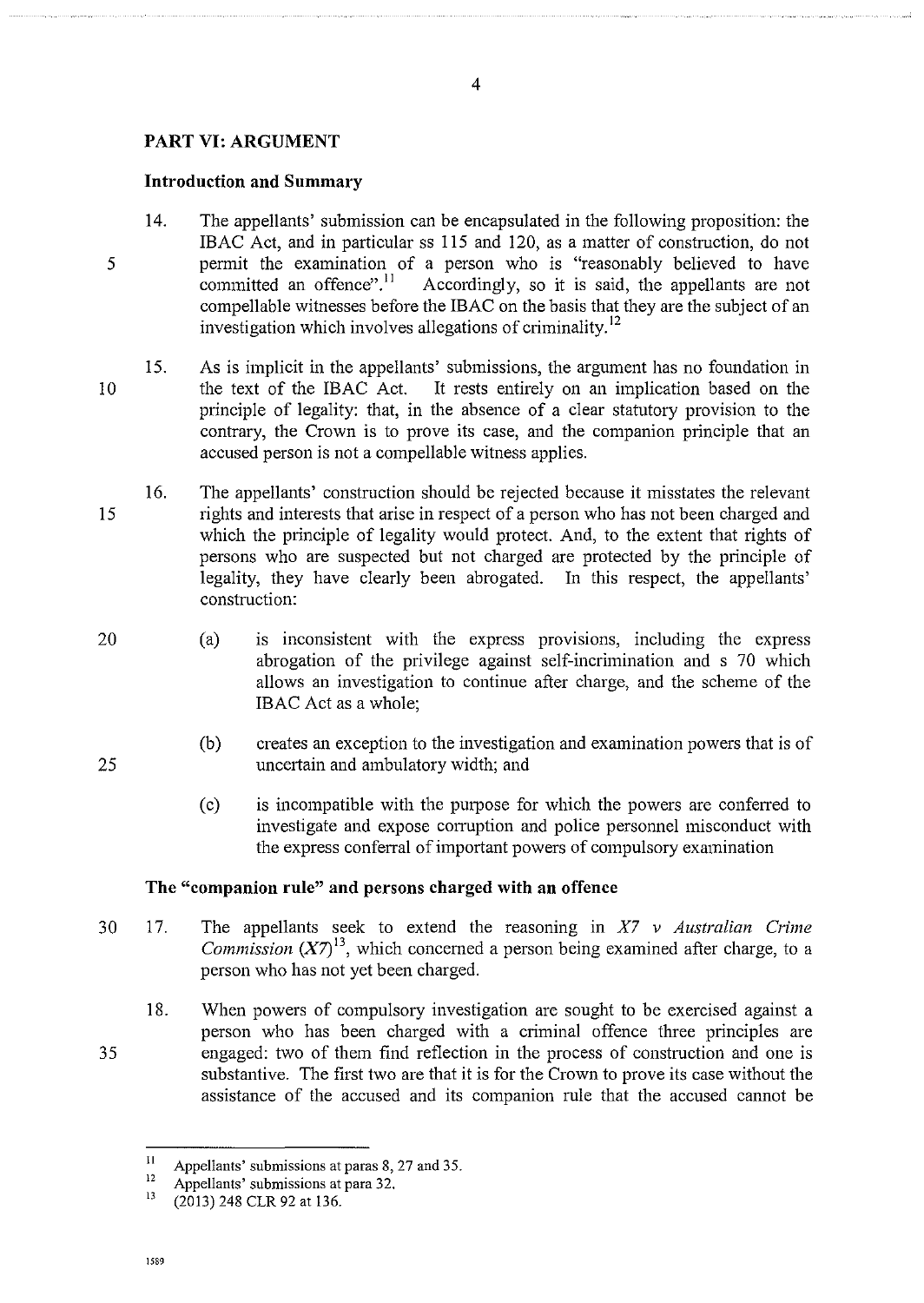compelled to give evidence.<sup>14</sup> The substantive point is that considered in *Hammond v Commonwealth*;<sup>15</sup> that is, that compulsory powers cannot be exercised in a way that involves a contempt of court.

- 5 10 19.  $X<sub>7</sub>$  confirmed that where a person is charged with a criminal offence the rights or interests that are liable to be affected by a compulsory examination, and which must be squarely confronted by parliament if they are to be removed, are not limited to the privilege against self-incrimination but extend to the rights that attach to the criminal process. It requires a manifestation that the legislature has turned its mind to whether to abrogate or curtail the protections that attach to the judicial process.<sup>16</sup> Abrogation of the former does not necessarily connote abrogation or alteration of the latter.
	- 20. That reasoning and the three principles on which it is based are not directly applicable in the construction of statutory powers that are exercised before a charge is laid.
- 15 20 21. Abrogation of the privilege against self-incrimination of a person charged has a broader dimension in that it has the tendency to alter the process in which the prosecution bears the onus of proof and its companion principle. 17 That additional dimension is not present in relation to a person who has not been charged: the only issue is whether the Act has evinced an intention to abrogate the privilege against self-incrimination. This reflects the relevant aspect of the right to silence that attaches to a person that has not been charged with an offence.<sup>18</sup>
	- 22. Before charge, the relevant right or interest is the privilege against selfincrimination only, being the privilege that pennits a person to remain silent in response to questions of investigating officials.<sup>19</sup>
- 25 30 23. None of the recognised pre-charge immunities prevent the question from being asked, and such a prohibition is not part of Australia's "general system of law". The privileges and immunities that make up the so-called "right to silence" are distinct and differ in scope and rationale.<sup>20</sup> The House of Lords has recognised that the rule that persons facing trial should not be compelled to undergo inquisition by the prosecution or the court has different origins and motives and has no application prior to the laying of charges.<sup>21</sup>

<sup>14</sup>*X7* (2013) 248 CLR 92 at 136 [102] (Hayne and Bell JJ), !53 [!59] (Kiefel J) and 118 [42] (French CJ **and Crennan J, who describe the rule as "the specific immunity of an accused at trial from being compelled to give evidence or to answer questions").** 

<sup>15 (1982) 152</sup> CLR 188.<br>
16 *X7* (2013) 248 CLR 92 at 153 [158] (Kiefel J).<br>
17 *X7* (2013) 248 CLR 92 at 118 [42] (French CJ and Crennan J), 142 [124] (Hayne and Bell JJ), 153 [!59] (Kiefel J). 18 *Lee v NSW Crime Commission* (2013) 251 CLR 196 at 248 [125] (Crennan J) and313 [318] (Gageler

and Keane JJ).

<sup>&</sup>lt;sup>19</sup> X7 (2013) 248 CLR 92 at 117-118 [41] (French CJ and Crennan J), 138 [109] (Hayne and Bell JJ).<br><sup>20</sup> B. Diverter of Saviette French Office, French Smith 110031 A.C. 1, 20, 23, N7 (2013) 248 CLB 03,

<sup>20</sup>*R v Director of Serious Fraud Office, Ex parte Smith* [1993] AC I, 30-32; *X7* (2013) 248 CLR 92 at 117 [40] (French CJ and Crennan J); *R. v Hertfordshire County Council ex parte Green Environmental Industries Ltd* [2000] 2 AC 412 at 419.

<sup>&</sup>lt;sup>21</sup> R. *v Hertfordshire County Council ex parte Green Environmental Industries Ltd* [2000] 2 AC 412 at 419. The rationale for the companion rule is also identified in *CFMEU v Bora/ Resources (Vic) Ltd*  (2015) 320 ALR 448; (2015) 89ALJR 622; [2015] HCA 21 at [62] (Nettle J).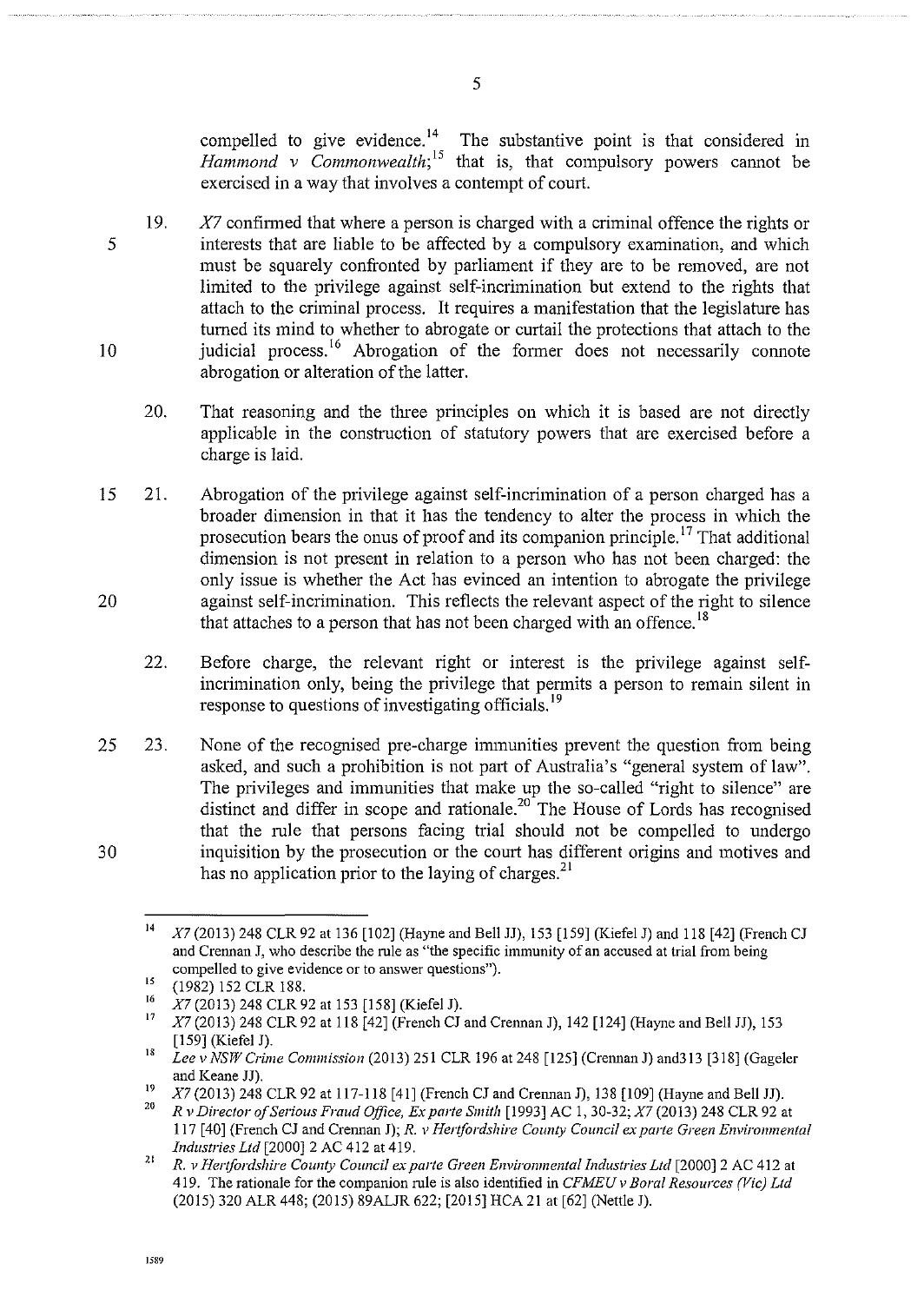- 24. Whether or not the privilege against self-incrimination is abrogated in a context where trial rights are not directly engaged turns on whether parliament has used sufficiently clear language directed to that privilege. Abrogating the privilege against self-incrimination in respect of a person who has not been charged does not alter the accusatory judicial process. It brings about a different change to that considered by the Court inX7 and *Lee v New South Wales Crime Commission. <sup>22</sup>*
- 25. That is not to say that issues may not arise respecting the use and dissemination of material obtained under compulsion. In *Lee v The Queen,* the Court observed that the privilege against self-incrimination may be lost but the fundamental principles that the Crown must prove its case and the accused person is not required to testify remain.<sup>23</sup> As *Lee v The Oueen* demonstrates, the continued application of those principles may have consequences for the exercise of powers as to the use and dissemination of information. However, the extent to which legislation alters fundamental precepts is a question of construction and exercises of powers in a given case are subject to judicial review.
- 26. In the present appeal, neither of the appellants has been charged with a criminal offence. Accordingly, there is no occasion to detennine whether, properly construed, the IBAC Act allows for compulsory examination of a person charged. Nor is there any challenge to any power that has been, or may be, exercised in relation to the use to which any material obtained under compulsion may be put in the future. There is no longer any challenge to the decision to hold examinations in public.<sup>24</sup> In this regard, the respondent has made a decision to examine the appellants and has expressly reserved to the delegate who will undertake the examination other powers, including those under s 42 of the IBAC Act.
- 27. There is a further aspect that diminishes the impact of the principle of legality in the present context. There can be no doubt that Parliament has turned its mind to the abrogation of the privilege against self-incrimination for the purpose of ensuring that IBAC has infonnation that is relevant to the investigation of corruption and police misconduct. A clear purpose of the IBAC Act is to allow the investigation through the use of compulsorily acquired infonnation, notwithstanding what would otherwise be a claim for privilege. In s 144 of the IBAC Act, the Parliament has squarely confronted and abrogated the right to silence in aid of the investigative process. Having expressly abrogated the right, it is wrong to start with the contrary presumption that it did not intend to do so.<sup>25</sup>

25

20

5

10

15

30

 $\frac{22}{23}$  (2013) 251 CLR 196.

<sup>23</sup>*Lee v The Queen* (2014) 253 CLR 455 at 466-67 [32]-(33].

<sup>24</sup> A challenge to the decision to hold the examination in public was rejected by the Court of Appeal and special leave was not sought in respect of that aspect of the decision.

<sup>25</sup>*Lee vNSWCrime Commission* (2013) 251 CLR 196 at310 (314] (Gagelerand Keane JJ).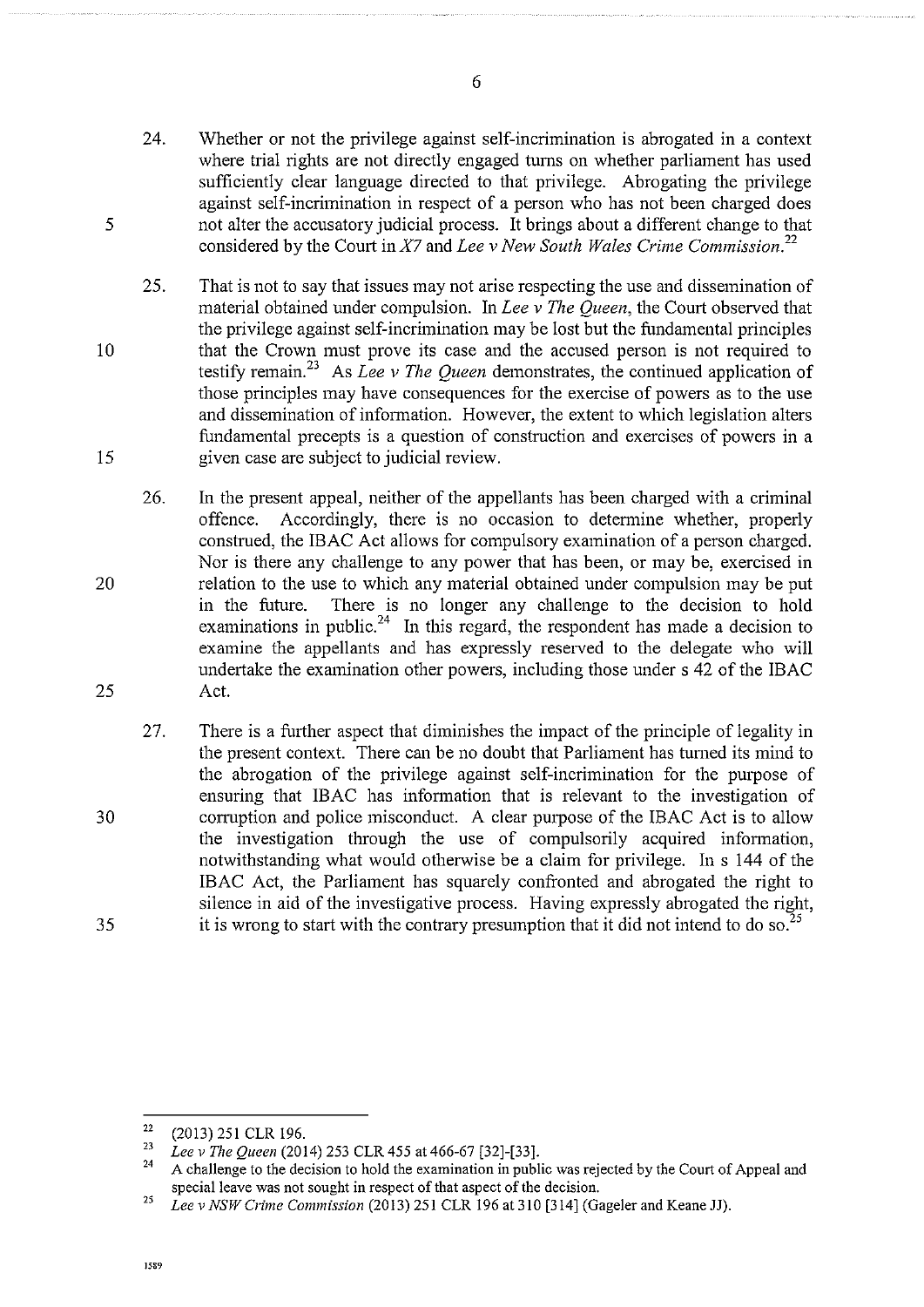## **Application of the principle of legality**

#### The express provisions

5 10 28. The IBAC Act expressly abrogates the privilege against self-incrimination and journalist privilege.<sup>26</sup> Other forms of privilege, which are defined by reference to the Evidence Act and public interest immunity, are the subject of a specific regime which involves a claim being made and then detennined by the Supreme Court.<sup>27</sup> Importantly, ss 135, 136 and 146(2) require a person to answer a summons but provides for a process by which privilege may be detennined by the Supreme Court. That process has no application to the privilege against selfincrimination, which is expressly abrogated.

7

- 29. In the present case, the immunities or privileges at issue are those of all persons not to answer any question (whether incriminatory or not) and not to answer a question if it would incriminate them, and of persons suspected of an offence not to be compelled to answer questions in respect of that offence. Those privileges are expressly abrogated by ss 84 and 144 of the IBAC Act.
- 30. Section 84 of the IBAC Act provides that in respect of an investigation in respect of a possible breach of discipline involving corrupt conduct or police personnel conduct of a police officer, the IBAC may, amongst other things, direct the police officer to answer any relevant question.
- 20 31. Pursuant to s 125(1)(b) of the Victoria Police Act, failure to comply with a direction of the IBAC under s 84 of the IBAC Act is a breach of discipline. Section 84 thus abrogates the privilege against self-incrimination in relation to penalties. 28
- 25 32. Section 144 expressly abrogates the privilege in respect of both penalties and criminal offences in respect of the persons to whom the section applies. Plainly, s 144(1) operates on the premise that the person would otherwise be entitled to claim the privilege; it overcomes that privilege but renders the answers inadmissible before any court or person acting judicially.
- 30 35 33. The privileges that apply pre-charge are an entitlement to stay silent in response to the questions of investigating officials.<sup>29</sup> The privilege against selfincrimination does not render a person non-compellable, rather it permits a person to refuse to answer a question if the answer to the question may show that the person has committed a crime with which he may be charged and the answer may place him or her in a real and appreciable danger of conviction.<sup>30</sup> Section 144 directly confronts the rights of a person who is suspected but not charged by

<sup>26</sup>  IBAC Act, ss 144 and 145; cf s 6A and 6DD of the *Royal Commissions Act 1902* (Cth), considered by the Court in *Sorby v The Commonwealth* (1983) 152 CLR 281.

<sup>27</sup>  IBAC Act, ss 146-148.

<sup>28</sup>  See *Police Service Board v Morris* & *Martin* (1985) 156 CLR 397, which concemed reg 95A(7) of the *Police Regulations 1958* (Vic).

<sup>29</sup>*X7* (2013) 248 CLR 92 at 138 [109] (Hayne and Bell JJ); *Lee v NSW Crime Commission* (2013) 251 CLR 196 at 313 [318] (Gageler and Keane JJ).

<sup>30</sup>*Sorby v The Commonwealth* (1983) 152 CLR 281 at 288-289 (Gibbs CJ).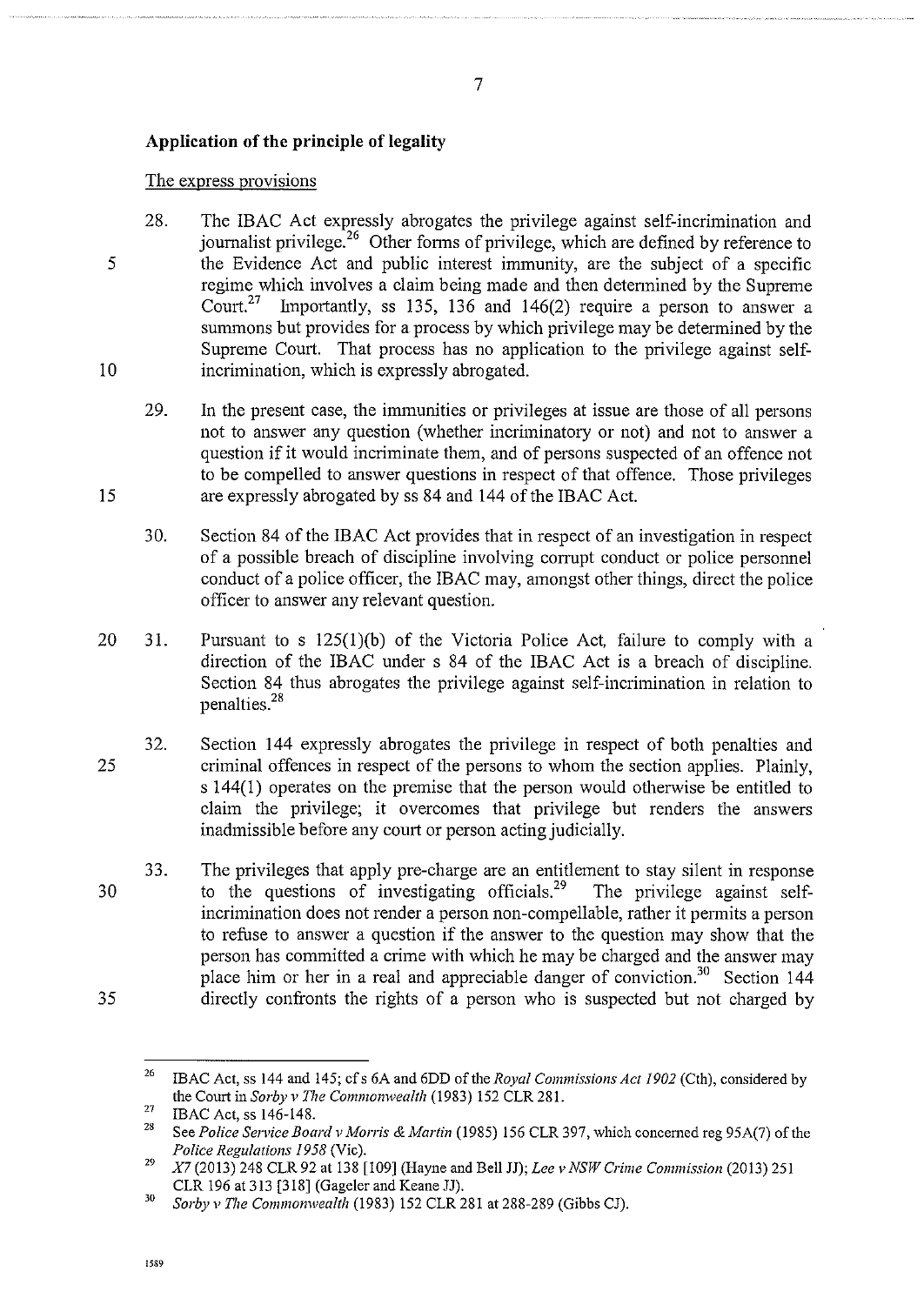removing the excuse that a person would otherwise enjoy under the common law. Whether it extends to a person charged with an offence does not fall for decision.

- 34. On the appellants' construction a person suspected of having committed a criminal offence would not be compellable and there would be no occasion for s 144 to operate. Unlike in  $X7$  where the provisions had work to do notwithstanding that they did not apply to persons charged with an offence, on the appellants' construction s 144 would be devoid of any practical utility. Before the Court of Appeal the appellants submitted that s 144 would operate in respect of persons "whose criminality is either entirely unknown, or is not the subject of a criminal investigation". 31
- 35. Given the purpose of s I 44 is to allow the obtaining of incriminating matetial for the purpose of the investigation, there is no reason why Parliament would be interested in facilitating the obtaining of evidence of criminality that had nothing to do with the investigation at hand. The very point of s 144 is to allow IBAC to add to the pool of material that may be relevant to the investigation of police misconduct while giving specific protection to the "principal matter" covered by the privilege; namely, the possibility that the witness will convict himself out of his own mouth  $32$
- 20 36. As a matter of power, there are a range of provisions that constrain the dissemination and use of material obtained under examination. They include:
	- (a) That, absent exceptional circumstances, examinations are in private and access restricted and the IBAC may regulate the procedure of examinations as it considers appropriate;<sup>33</sup>
	- (b) That the IBAC may issue confidentiality notices preventing publication of "restricted matters", which includes evidence before IBAC;
	- (c) Restrictions on the content of special reports under s 162, which prevent the IBAC from including any infonnation that would prejudice criminal investigations, criminal proceedings or other legal proceedings;<sup>35</sup>
	- (d) That, where the IBAC is or becomes aware of legal proceedings that relate to matter under investigation, the IBAC may continue with the investigation but must take all reasonable steps to ensure that the conduct of the investigation does not prejudice those proceedings;<sup>36</sup> and
	- (e) That incriminating evidence is subject to a use immunity rendering any answer inadmissible in evidence against the person before any court or person acting judicially.  $37$

**1589** 

15

25

30

35

5

<sup>&</sup>lt;sup>31</sup> R v Independent Broad-based Anti-corruption Commissioner [2105] VSCA 271 at [35].<br><sup>32</sup> *Hamilton v Oades* (1989) 166 CLR 486 at 496 (Mason CJ).<br><sup>33</sup> **IBAC Actuar 116 and 117** 

<sup>&</sup>lt;sup>33</sup> IBAC Act, ss 116 and 117.<br>
<sup>34</sup> IBAC Act, ss 42 and 44.<br>
<sup>35</sup> IBAC Act, s 162.

 $^{36}$  IBAC Act, s 70.

<sup>37</sup>IBAC Act, s 144(2).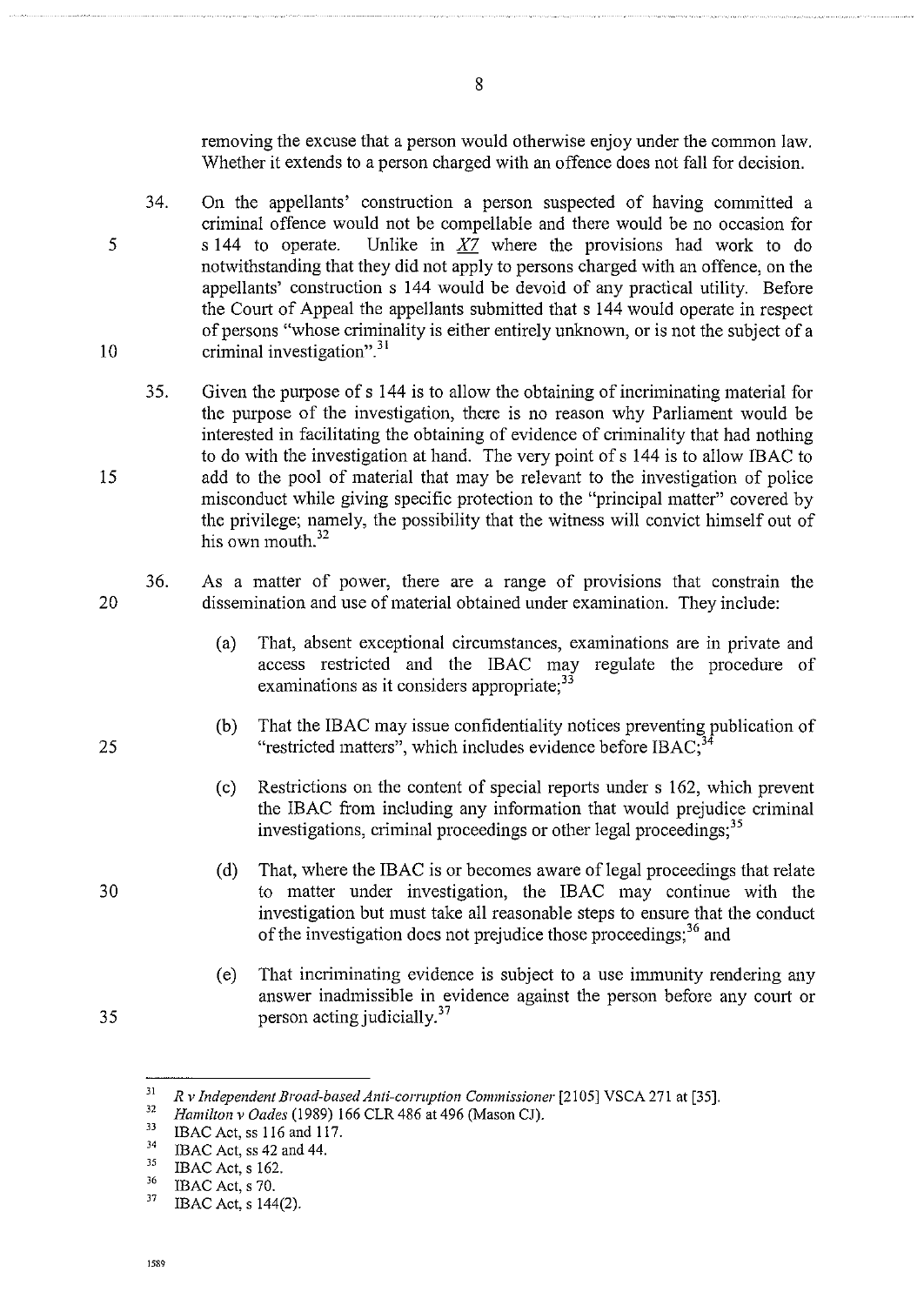37. The provision for these matters, when coupled with the express abrogation of the privilege, makes it improbable in the extreme that persons the subject of the investigation would not be compellable.

### The width of the exception

- 5 38. The appellants' submissions shift in identifying the persons who would fall outside the ambit of s 115: from "persons reasonably believed to have committed a criminal offence" at paragraph 27 to "a person the specific subject of an investigation" at paragraphs 30 and 32 to "persons reasonably suspected of having committed a criminal offence" at paragraph 44.
- 10 15 39. However the proposed exception to s 115 is defined, the appellants' construction is, given the statutory context, unworkable and improbable. First, the focus of an investigation is on *conduct,* not necessarily on specific persons. At the time of commencing an investigation, IBAC may have identified conduct that warrants inquiry, but not the identity of any particular person suspected of having engaged in that conduct. Further, it might not be until an examination of a particular witness has commenced that he or she becomes a suspect in relation to a criminal offence. On the appellants' construction, such a person would then cease to be compellable.
- 20 40. Such a construction would be extremely difficult for investigating authorities to administer and for courts to enforce. It has the potential to be particularly difficult in relation to police.
	- (a) First, it may readily be the case that the only witnesses to police misconduct apart from the victim will be members of the force. In respect of an investigation into police misconduct, the IBAC Act plainly abrogates the privilege in relation to penalties.<sup>38</sup> Whether an officer on duty may simply be a witness, the subject of potential disciplinary offences or even criminal offences may change over the course of an investigation.
	- (b) Secondly, whether a person is a "suspect" or is "reasonably believed" to have committed an offence is a state of mind that can change during the course of an investigation, and upon which different officers may have different views. In this respect, the appellants' construction would be a significant impediment to the investigation of offences, as it would preclude, for example, the questioning of persons who, while suspected, may in fact be innocent and have important information that would assist police.
	- 41. In the present case, the appellants seek to impute a standard of belief or suspicion on the part of IBAC based in part on the Notice of Interim Action issued by the Chief Commissioner and the reasons of the IBAC Commissioner that charges are "possible". It is an unlikely construction that the power of the IBAC would depend on the state of mind of members of the police as to whether an offence has been committed. Moreover, such a state of mind may change over time; for

!589

25

30

35

40

<sup>38</sup>  IBAC Act, s 144.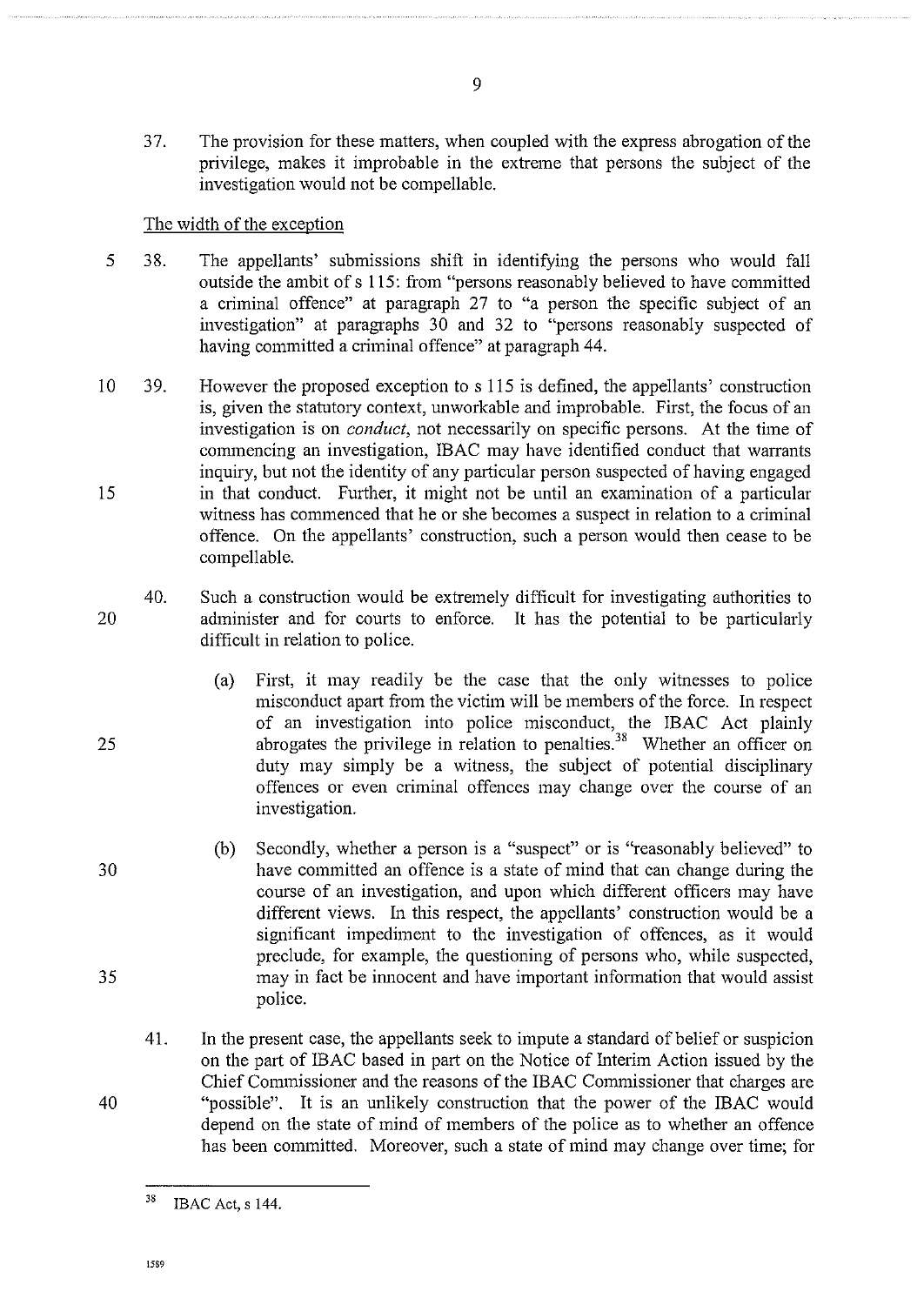example, the Notice of Interim Action may be withdrawn or a different view of the facts taken. Whereas the laying of a charge is a definite act, which has legal consequences, the same cannot be said for a state of mind as to whether a person has or has not committed an offence. That is all the more so in an investigatory context, where the facts are likely to emerge or have a different complexion over the course of the investigation.<sup>39</sup>

**Context** 

5

10

- 42. The operation of the principle of legality will depend upon the context, including purpose.<sup>40</sup> The cases illustrate that the readiness with which the courts will conclude that a privilege has been abrogated will vary depending upon the particular immunity and underlying principle affected.<sup>41</sup>
	- 43. The purpose for which an inquiry is undertaken is relevant to the construction of the powers of inquiry and whether a privilege or immunity has been abrogated.<sup>42</sup>
- 15 20 44. The starting point is that the IBAC Act confers powers of compulsory examination in respect of investigations into corrupt conduct and police personnel misconduct. The IBAC is not primarily concerned with the accusatorial process of criminal justice: its task is broader and serves different public interests than the investigation and prosecution of criminal offences. Its mandate is to ensure high standards of probity in the conduct of public affairs by public officials and members of police. As noted by Gleeson CJ in *Theophanous v Commonwealth*  "nothing could be more central to good government".<sup>43</sup>
	- 45. The attempt to draw analogies between the IBAC and the various crime commissions considered by the Court in *X7, Lee* v *NSW Crime Commission,* and *Hamdan v Callanan* is unhelpful. The principal, if not sole, purpose of crime commissions is to investigate criminal offences and uncover evidence to support criminal prosecutions. They fall squarely within the criminal justice system. In contrast, the IBAC is an integrity commission, with important oversight roles in respect of public service officers and bodies, and in respect of police officers.
	- 46. The IBAC's functions in relation to police personnel conduct are particularly broad, and replace the role of the Office of Police Integrity.<sup>44</sup> In addition to its educative and prevention roles, its functions include to identify, expose, and investigate police personnel misconduct, to ensure that the highest ethical and professional standards are maintained by police officers and to ensure that police officers have regard to the human rights set out in the *Charter of Human Rights*

**1589** 

10

30

<sup>&</sup>lt;sup>39</sup> National Companies and Securities Commission v News Corporation Ltd (1984) 156 CLR 296 at 323-324. 40 *Electrolux Home Products Pty Ltd v Australian Workers" Union* (2004) 221 CLR 309 at 328-329 [19]

<sup>(</sup>Gleeson CJ). 41 *Pyneboard Pty Ltd v Trade Practices Commission* (1983) 152 CLR 328 at 341-343 (Mason ACJ,

Wilson and Dawson JJ). 42 *Pyneboard Pty Ltd v Trade Practices Commission* (1983) 152 CLR 328 at 341 (Mason ACJ, Wilson and Dawson JJ); *Police Sen•ice Board v Morris* & *Martin* (1985) 156 CLR 397 at 404 (Gibbs CJ) and 409 (Wilson and Dawson JJ); *Australian Communications and Media Authority v Today FM (Sydney) Pty Ltd* (2015) 317 ALR 279 at [64].

 $^{43}$  (2006) 225 CLR 101 at 115 (Gleeson CJ).<br> $^{44}$  See cl 4 in the schedule to the IBAC Act.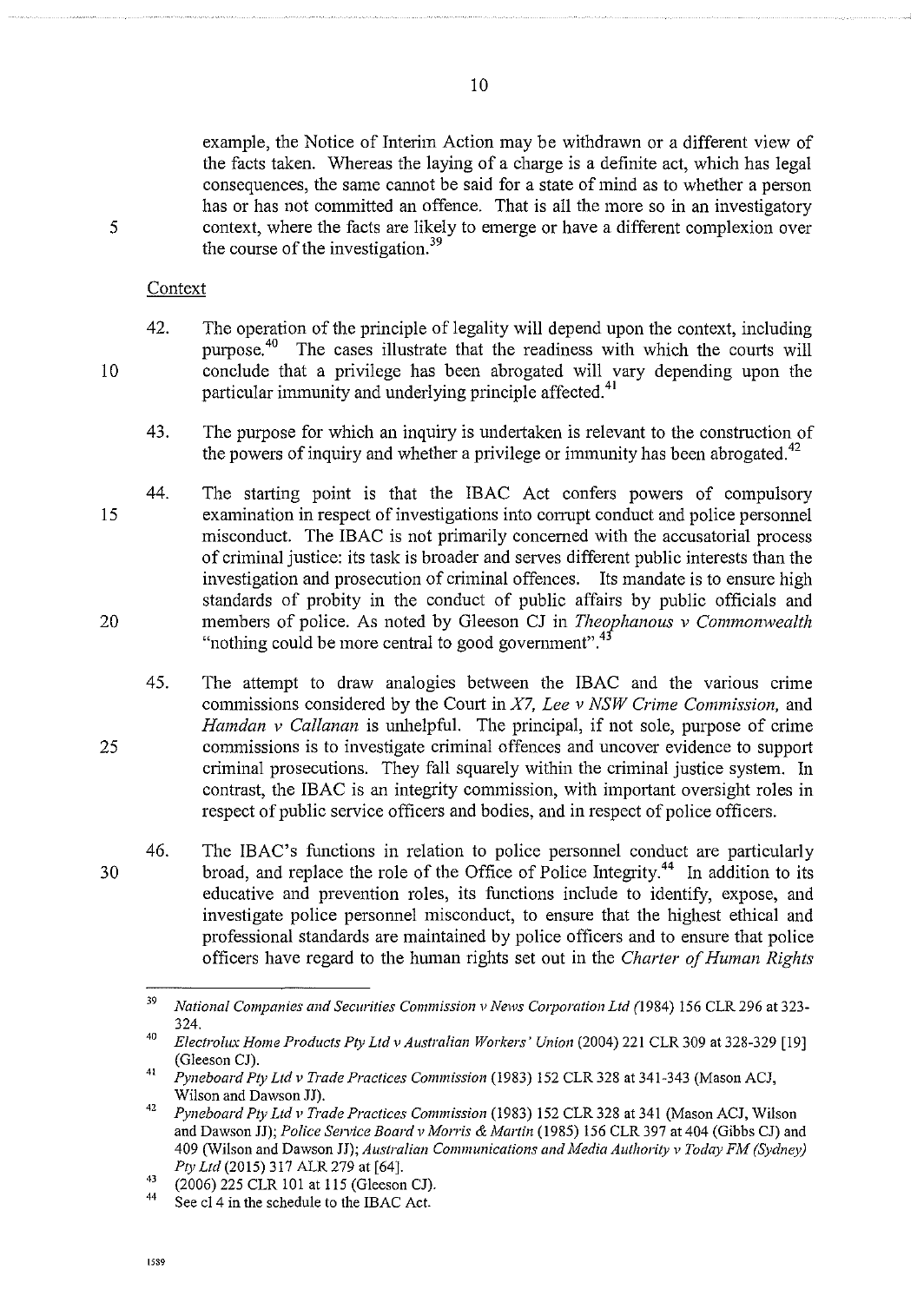*and Responsibilities Act 2006* (Vic). While police personnel misconduct is defined to include "conduct which constitutes an offence punishable by imprisomnent", it also includes conduct which is likely to bring Victoria Police into disrepute or diminish public confidence in it, and disgraceful or improper conduct.<sup>45</sup> There are broad recommendation powers.<sup>46</sup> In the present case, the subject matter of the investigation covers a range of conduct, only some of which is capable of constituting a criminal offence. $47$ 

- 47. Investigations by IBAC may identify and expose criminal conduct, and may ultimately result in the referral of matters to law enforcement agencies or prosecutorial authorities. They may even result in the IBAC conducting its own prosecution, although this is not a principal function of the IBAC.<sup>48</sup>
- 48. In relation to corrupt conduct, IBAC's functions are limited to the identification, exposure and investigation of serious corrupt conduct,<sup>49</sup> which, by definition, is "conduct that would, if the facts were found proved beyond reasonable doubt at a trial, constitute a relevant offence".<sup>50</sup>
- 49. However, this does not detract from IBAC's role as an integrity body. IBAC's identification and exposure function does not involve any criminal standard of proof or limit it to evidence admissible in a criminal trial. Indeed, IBAC is expressly prohibited from including in a report a statement as to a finding or opinion of guilt of a criminal or disciplinary offence, or that a person should be prosecuted for such an offence.<sup>51</sup>
- 50. As the present case demonstrates, the question of whether an offence has been committed may be either incidental to, or a small component of, the conduct that is subject to investigation. The present investigation includes broad allegations of misconduct, internal reporting and the handling of complaints, which extend beyond what might constitute criminal assault. The appellants' submissions would deny to IBAC information about these broader matters from the only persons who are likely to have relevant evidence. Denying the capacity to compulsorily examine all relevant witnesses, including those who may be suspected of criminal conduct, would frustrate the statutory purpose of identifying and reporting on corruption and police misconduct.

5

10

15

20

25

<sup>45</sup> 

<sup>&</sup>lt;sup>45</sup> IBAC Act, s 5.<br><sup>46</sup> IBAC Act, s 159.<br><sup>47</sup> For example, there are also allegations of human rights breaches, which, while serious, would not **amount to a criminal offence. For example: failing to provide drinking water thereby resulting in person A drinking out of the toilet; strip searching person A in the presence of male officers; failing to**  provide appropriate treatment following the deployment of capsicum spray; and leaving person A in wet clothes. See the affidavit of Robert Sutton at para [17], AB 113-114.

<sup>48</sup>  IBAC Act, s 190. However, the Director of Public Prosecutions would be required to file an indictment: sees 22(l)(a) of the *Public Prosecutions Act 1994* (Vic) and ss 5 and 159 of the *Criminal Procedure Act 2009* (Vic).

<sup>49</sup> 

<sup>&</sup>lt;sup>49</sup> Sections 15(2) and 60(2) of the IBAC Act.<br><sup>50</sup> IBAC Act, s 4(1) (definition of corrupt conduct).<br><sup>51</sup> Sections 162(6) and 165(6) multiply used at them.

Sections 162(6) and 165(6) prohibit such statements in reports. Section 159(2) requires that **recommendations not contained in a report must be made in private.**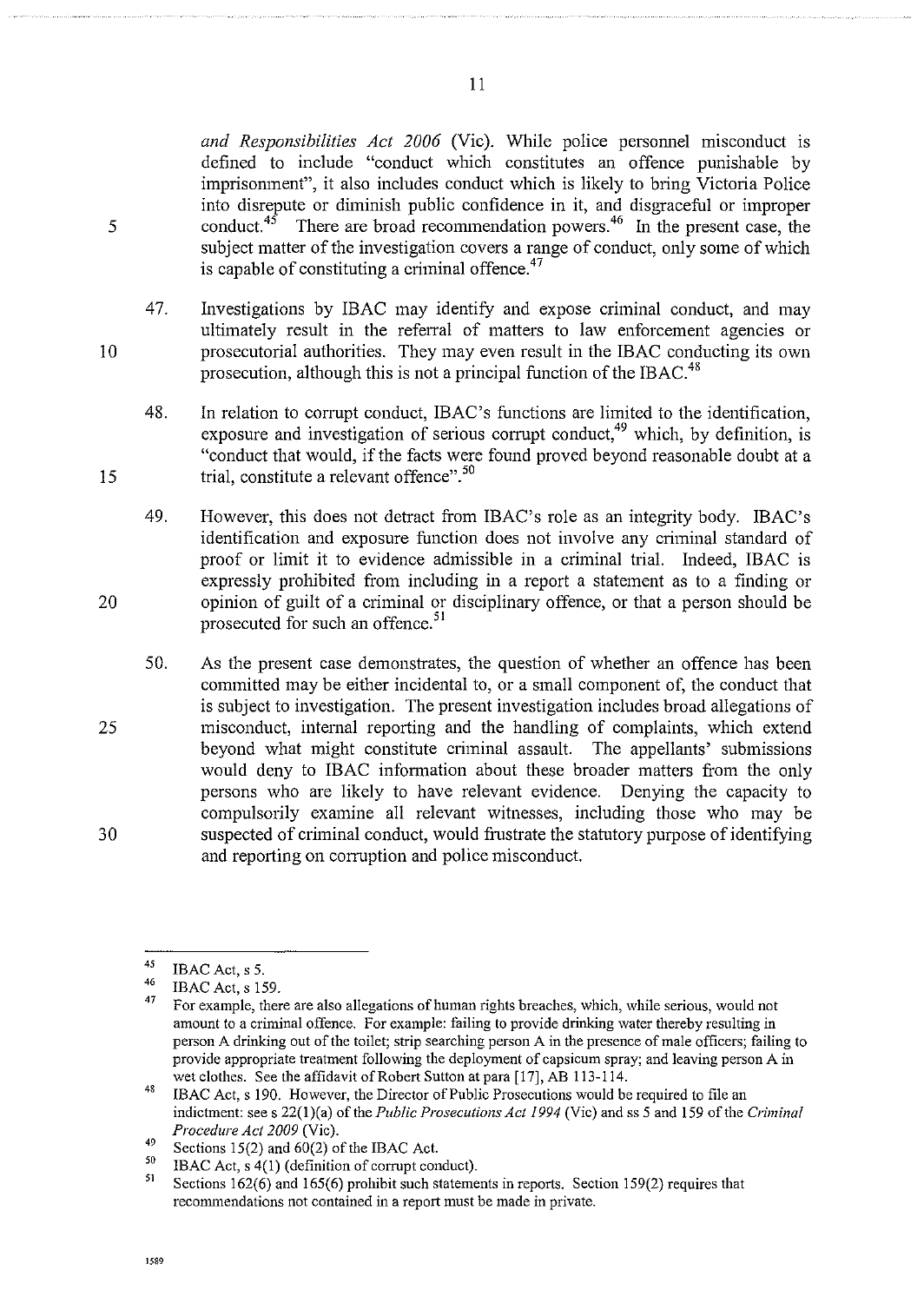- 51. The fact that a body with broader public interest functions may also be investigating criminal offences does not preclude a conclusion that the privilege against self-incrimination has been impliedly abrogated. 52
- 5 10 52. The obligation to answer questions (including, in appropriate cases, in public) is imposed to ensure the full investigation in the public interest of matters involving corruption and police conduct which lie peculiarly within the knowledge of persons who cannot reasonably be expected to make their knowledge available otherwise than under a statutory obligation.<sup>53</sup> Further, in appropriate cases, conducting examinations in public as part of the investigation will be integral to IBAC's functions of exposing police personnel misconduct and providing information to members of police personnel and the community about police personnel conduct, including the detrimental effect of police personnel misconduct and ways in which to assist in preventing police personnel misconduct.<sup>54</sup>
- 15 20 25 53. The importance of allowing a full examination of the exercise of police powers underpins the abrogation of the privilege in respect of penalties and infonns the construction of s 144 of the IBAC Act. In *Police Service Board v Morris, <sup>55</sup>* Wilson, Dawson and Brennan JJ highlighted the importance of maintaining a disciplined police force and of the intemal police disciplinary process, in considering whether the privilege against self-incrimination was abrogated by the obligation to obey a lawful order, where the order given was to give an account of the officer's conduct in the course of his duties. Here, the appellants have given statements in relation to the events of the night as part of their duties, which implicates the person incarcerated in the watch house cell in potential criminal conduct.<sup>56</sup> In circumstances where there is a duty to give an account of the course of duty, it is easier to discem an intention to abrogate the privilege in respect of allegations of police misconduct.
	- 54. As Brennan J emphasised: $57$ 
		- The effectiveness of the police in protecting the community rests heavily upon the community's confidence in the integrity of the members of the police force, upon their assiduous performance of duty and upon the judicious exercise of their powers. Intemal disciplinary authority over members of the police force is a means – the primary and usual means – of ensuring that individual police officers do not jeopardize public confidence by their conduct, nor neglect the performance of their police duty, nor abuse their powers. The purpose of police discipline is the maintenance of public confidence in the police force, of the selfesteem of police officers and of efficiency. It cannot be thought that the Police Regulations intend a police officer to be able to cloak with his silence activities that are prejudicial to the achievement of these purposes. To permit, under a claim of privilege, a subordinate officer to refuse to give an account of his

30

35

<sup>52</sup>  See *Reg. v Hertfordshire County Council ex parte Green Environmental Industries Ltd* [2000] 2 AC 412. 53 *Pyneboard Pty Ltd v Trade Practices Commission* (1983) !52 CLR 328 at 341 (Mason ACJ, Wilson

and Dawson JJ).<br>54 Section 15(2)(b) and (6)(e) of the IBAC Act<br>55 Police Service Board v Morris & Martin (1985) 156 CLR 397.

*<sup>55</sup> Police Service Board v Morris* & *Martin* (1985) !56 CLR 397. 56 AB 118-119. 57 *Police Service Board v Morris &Martin* (1985) !56 CLR 397 at 412 (Brennan J).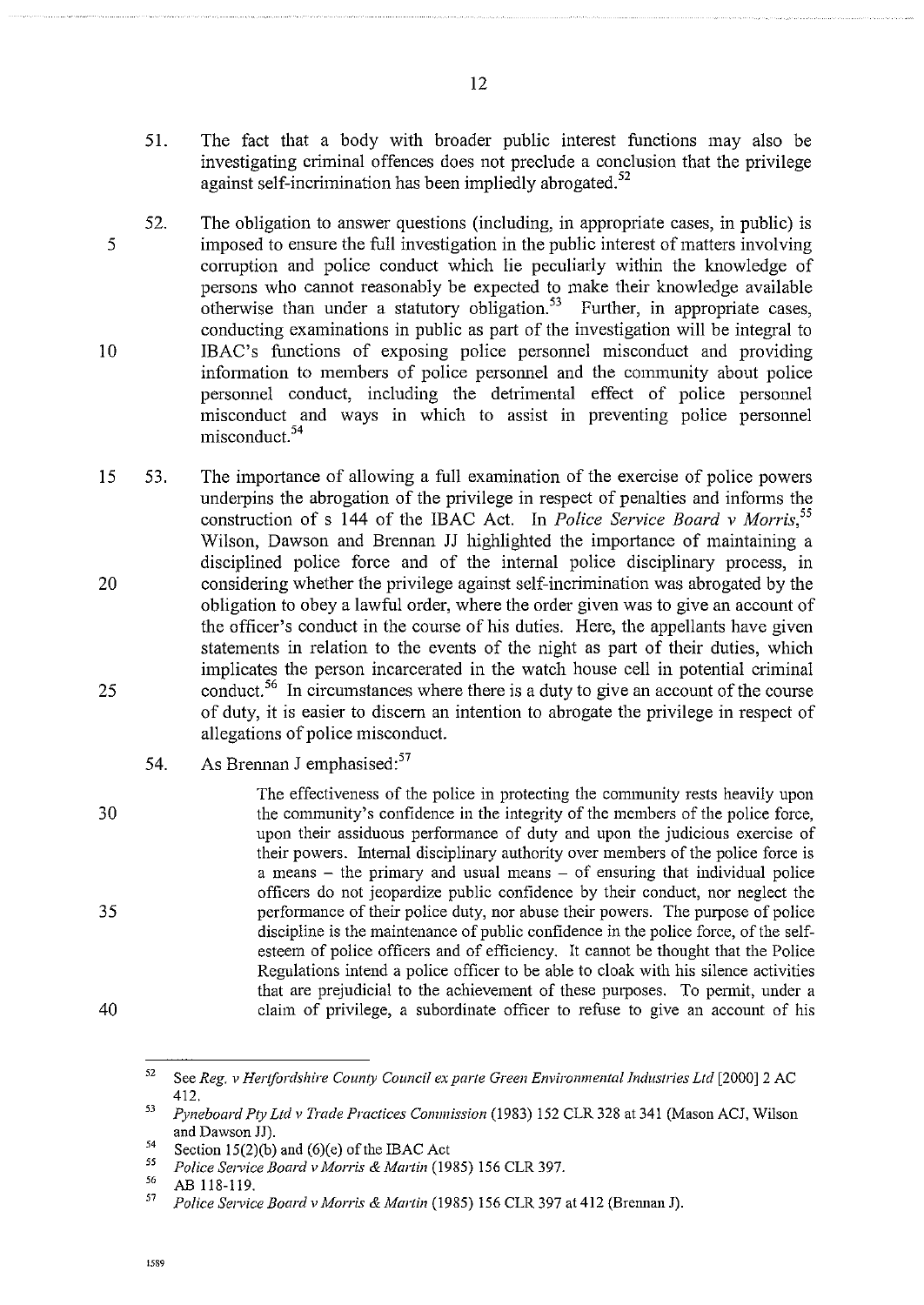activities whilst on duty when an account is required by his superior officer would subvert the discipline of the police force.

- 55. The observations of Kitto J in *Mortimer v Brown* in respect of company officers that erecting a shield of privilege would "render the provision[s] relatively valueless in the very cases which call most loudly for investigation"<sup>58</sup> can be paraphrased to apply to the investigation of police conduct. Indeed the factors relevant to examination of company officers and bankrupts apply with greater force to police officers who have knowledge of the matters under investigation and who are under a duty to reveal information acquired in the course of duty.<sup>59</sup>
- 10 15 56. The cases concerning bankrupts and company officers<sup>60</sup> do have a particular historical pedigree and relate to examinations within a court process rather than by the Executive, however they should also be seen as an expression of the principle that much depends on the language and character of the provision and the purpose which it is designed to achieve.<sup>61</sup> With directors and bankrupts there will often be the problem of concealment by the only persons who have relevant knowledge. The same necessarily holds true in allegations of police wrongdoing or corruption in govermnent. A full investigation will frequently involve consideration of evidence tending to incriminate individuals.
- 20 57. An interpretation of the IBAC Act that would preclude the IBAC from asking questions of persons suspected or reasonably believed to have committed a criminal offence would seriously frustrate the broad integrity functions of the IBAC.

#### **Relief**

25 30 35 58. The appellants seek orders in the form of prohibition and certiorari.<sup>62</sup> In some measure they rely on the Notice of Interim Action as the basis for their immunity from compulsory examination.<sup>63</sup> While, the appellants submit that the suspension of the appellants remains in force, the respondent does not accept that to be the case and would, if in a position to do so, adduce evidence that the Notice has been rescinded, the appellants have returned to duty and, to that extent, there has been a change in the factual matrix since special leave was granted and the appellants filed their submissions. This Court is precluded from receiving fresh evidence on appeal 64 In the circumstances, if the appellants are successful in overturning the reasoning of the primary judge and the Court of Appeal and prevail in their construction of the IBAC Act, the appropriate course would be to allow the appeal and for the matter to be remitted to the Court of Appeal to determine the current factual position of the appellants.

**!589** 

<sup>5</sup>S

<sup>&</sup>lt;sup>58</sup> (1970) 122 CLR 493 at 496 (Kitto J).<br><sup>59</sup> Police Service Board v Morris & Martin (1985) 156 CLR 397 at 413 (Brennan J).<br><sup>60</sup> Hamilton v Oades (1989) 166 CLR 486; Rees v Kratzman (1965) 114 CLR 63; and Mortimer v Brow

 $(1970)$  122 CLR 493.

*Pyneboard Pty Ltd v Trade Practices Commission* (1983) !52 CLR 328 at 341 (Mason ACJ, Wilson and Dawson JJ).

<sup>62</sup>  AB 286.

<sup>63</sup> 

<sup>&</sup>lt;sup>63</sup> Appellants' submissions at para 8.<br><sup>64</sup> *Eastman v The Queen* (2000) 203 CLR 1 at 10-11 (Gleeson CJ), 26 (Gaudron J), 51 (McHugh J), 65 (Gummow J) and 97 (Hayne J).